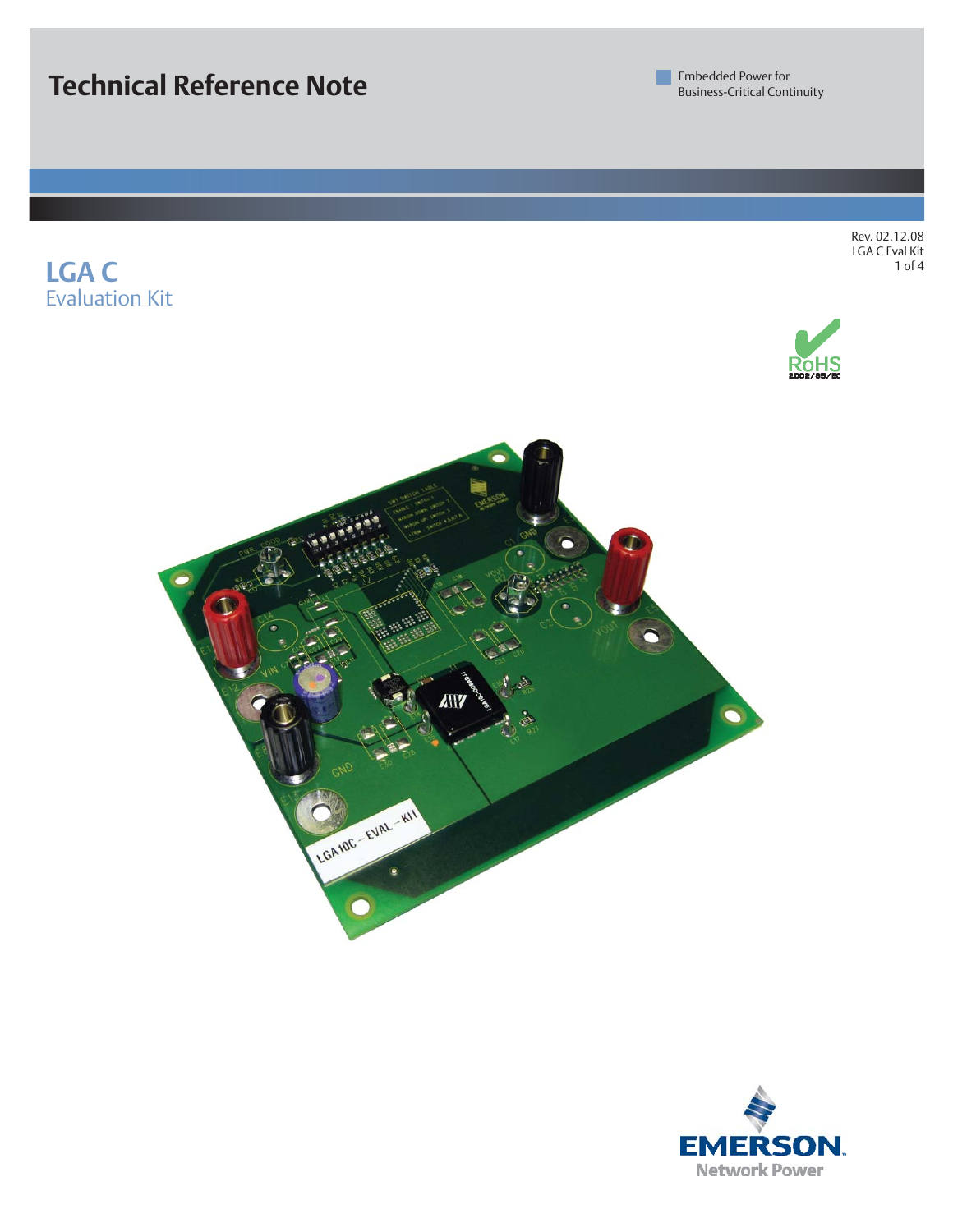Rev. 02.12.08 LGA C Eval Kit 2 of 4

# General Description

The LGAC series converters are high density, non-isolated converters for space sensitive applications requiring a range of 3A-20A. This document lists schematic diagrams and general directions on how to use the LGAC evaluation kit.

The LGAC series evaluation kit has been set up to only demonstrate the product and has not been optimized for any specific test condition. Numerous input and output capacitor locations have been left empty to allow for the addition of capacitors so different system conditions can be demonstrated.

The evaluation kit provides oscilloscope probe jacks to monitor Vout and PGood. Please note the PGood signal is not pulled high so a pull up voltage is required. A voltage can be connected to hole E20 to pull up PGood. The PGood signal has a 10kΩ pull up resistor and a 3.01kΩ pull down resistor. Be aware the PGood signal cannot exceed Vin at any time and has a maximum of 5V.

The output voltage is set to regulate at E16 and E17. The input voltage can be measured at E14 and E15. At these E locations the correct voltages can be measured so efficiency can be calculated.

The dipswitch bank, SW1, is set up to control the output voltage setting, output margining, and remote on/off. When changing switch states only one switch should be engaged at a time other than remote on/ off. Switch 2 margins the output voltage down and switch 3 margins the output voltage up. R8, R9, and R10 control how far the module can be margined per the equations in the component datasheet.

| Switch # | <b>Output Setting</b> |
|----------|-----------------------|
|          | 0.9V                  |
|          | 1.2V                  |
| 6        | 1.8 V                 |
|          | 2.5V                  |
|          | 5 V                   |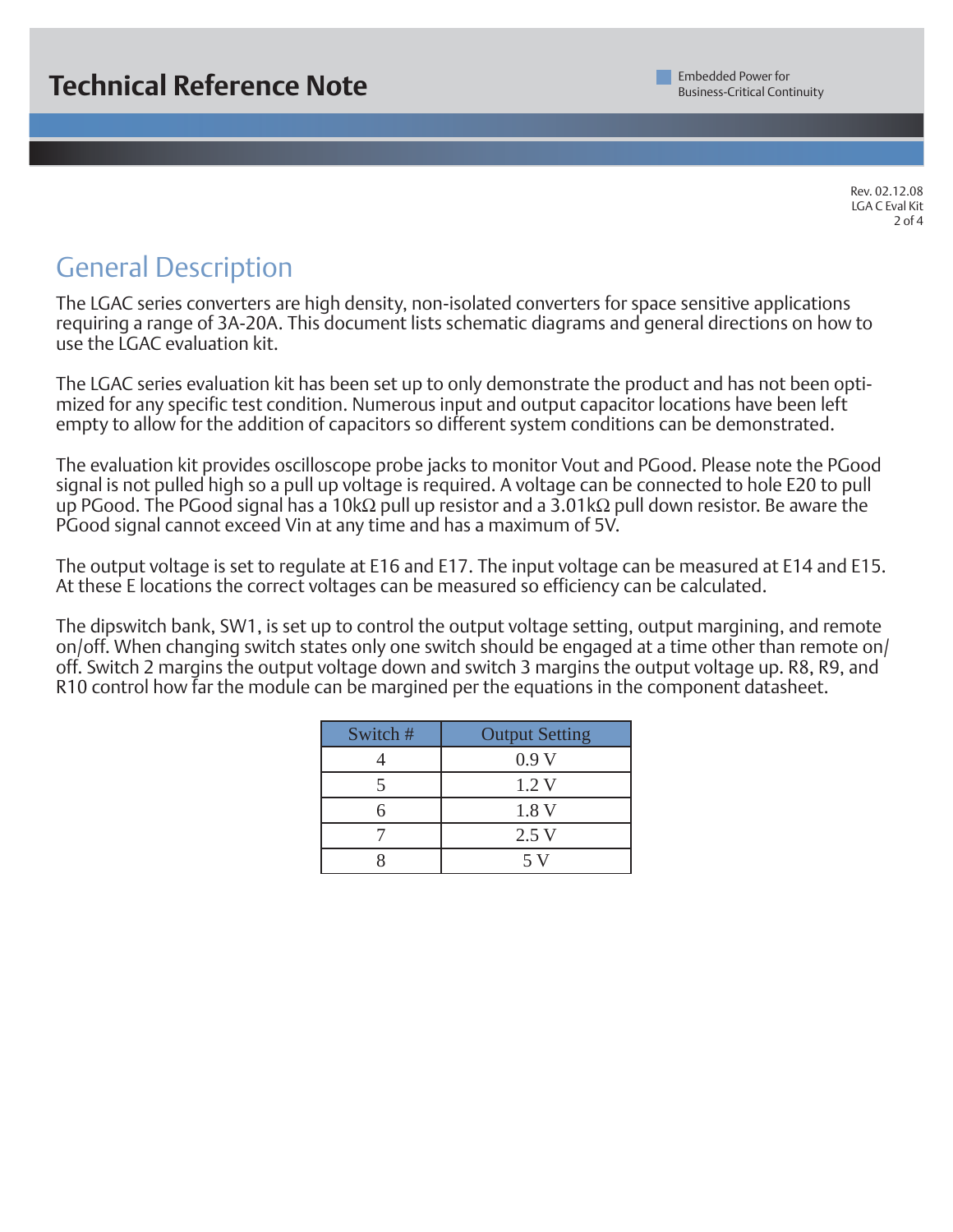Rev. 02.12.08 LGA C Eval Kit 3 of 4

### **Drawings**